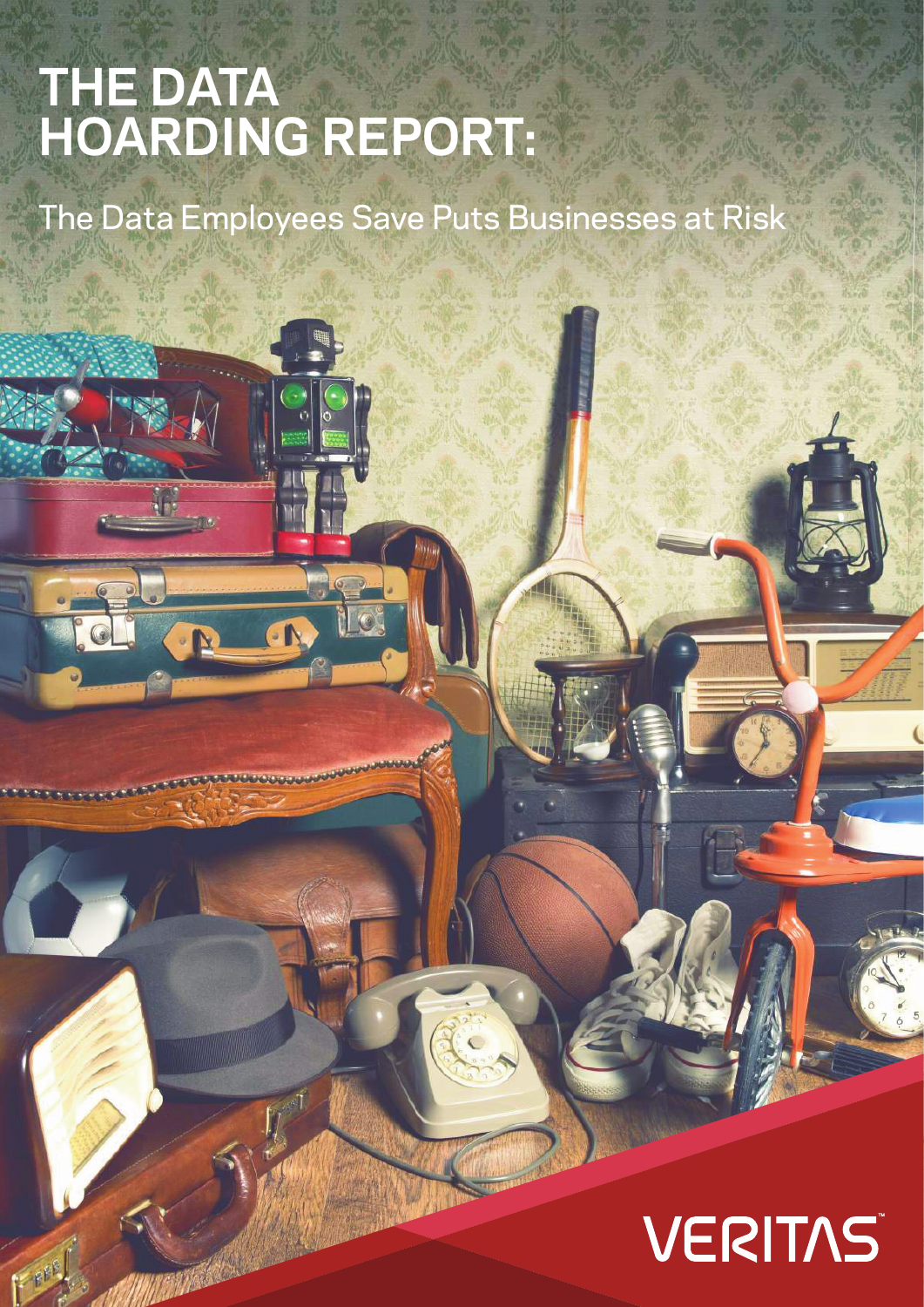

of office professionals and 82% of IT decision 62% of office professionals and 82% of IT

But what does that mean? And why is it something that businesses should be concerned about?

Physical hoarders, whose houses are piled high with keepsakes, can quickly become run-down. As hard drives and cloud storage around the world bulge at the seams, businesses risk losing their agility and innovation. Companies such as AirBnB, Uber and Booking.com are examples of companies that have lots of data, but turn it into a positive, using their digital currency in the right ways.

Forty one per cent of data hasn't been touched in three years<sup>1</sup>. And yet people don't want to delete their files, but neither are they forced to. Cheap, high capacity storage devices, extend the myth of 'free' storage. And while that exists, the incentives to delete information do not.

However, this rising level of data<sup>2</sup> is a problem for businesses because digital hoarding slows down company workflows, it clogs server space and presents tangible risks to any organisation affected by it.

### believe that their company is a data hoarder 83% of IT<br>decision makers

#### are more concerned about its impact now than one year ago 77% Moreover,

The scale of the issue is significant. 86 per cent of the data stored by companies is redundant, obsolete, trivial (ROT) or unknown ('dark'). There's no such thing as free storage: hoarding and other poor data practices will create \$891bn of avoidable storage and management cost globally by 20203.

But it's not just the costs of storing hoarded data that should alarm companies. Within the dark data lies information that may be needed for compliance, is business-critical, or breaches copyrights or data privacy rights. If you can't find it, or don't know it's there, you're in a dangerous position.

Some of that data is even actively harmful. Unencrypted files increase the risk of a data breach, whereupon most companies can't respond quickly, because their high data volume hampers them.

<sup>1</sup> From the Veritas Data Genomics Index: http://datagenomicsproject.org/DGI-Report-Feb-2016.pdf

<sup>&</sup>lt;sup>2</sup> Data growth at the file level over the past seven years is 39 per cent (Data Genomics Index)

<sup>&</sup>lt;sup>3</sup> Stats from Databerg Report 2015: http://info.veritas.com/databerg report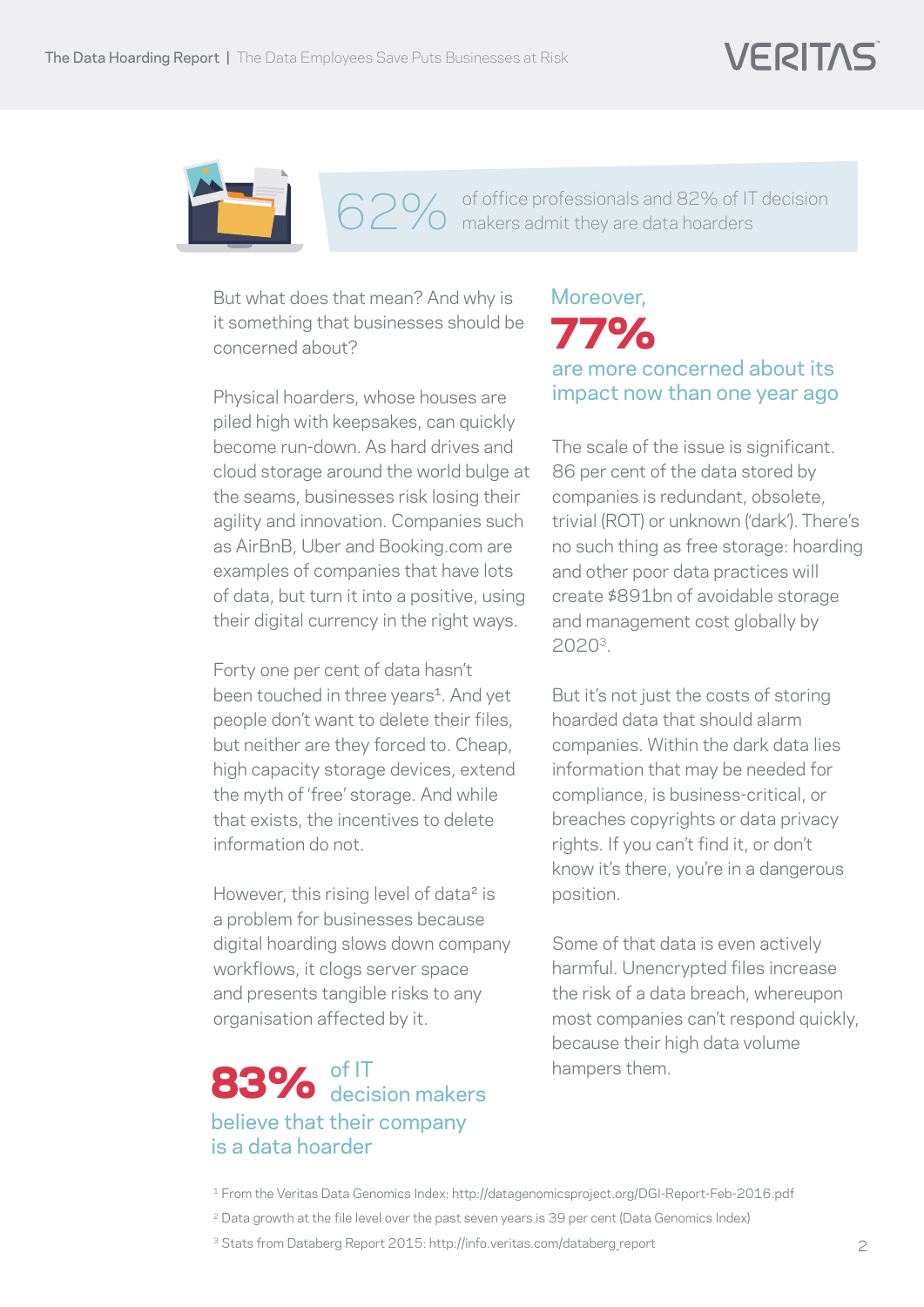

Three quarters of office professionals and 87% of IT decision makers admit to storing items that could be harmful to the company

#### Who is responsible for this hoarding behavior?

Almost two thirds (62%) of office professionals admit to being data hoarders. Some of the items stored are, of course, essential files for both the individual and the company. But many are not. More than 90 per cent of these employees<sup>4</sup> admit to adding personal files to company storage.

These files include job applications to other companies and embarrassing correspondence with other employees. Things that they probably shouldn't be storing there in the first place. Nevertheless, they're very attached

to that data. Half of all data hoarders would rather get rid of all their clothes<sup>5</sup> or work weekends<sup>6</sup> for three months than relinquish their digital files.

This behavior perpetuates a situation that hoarders can't get out of. Many employees try and fail to purge their data. Others hope to, but never even start. They hoard, but are they the real culprits.

## Top excuses employees give for hoarding files:



⁴ 93% of digital hoarding office professionals

- ⁵ 50% of digital hoarding office professionals, and 46% of digital hoarding IT decision makers
- ⁶ 49% of digital hoarding office professionals, and 48% of digital hoarding IT decision makers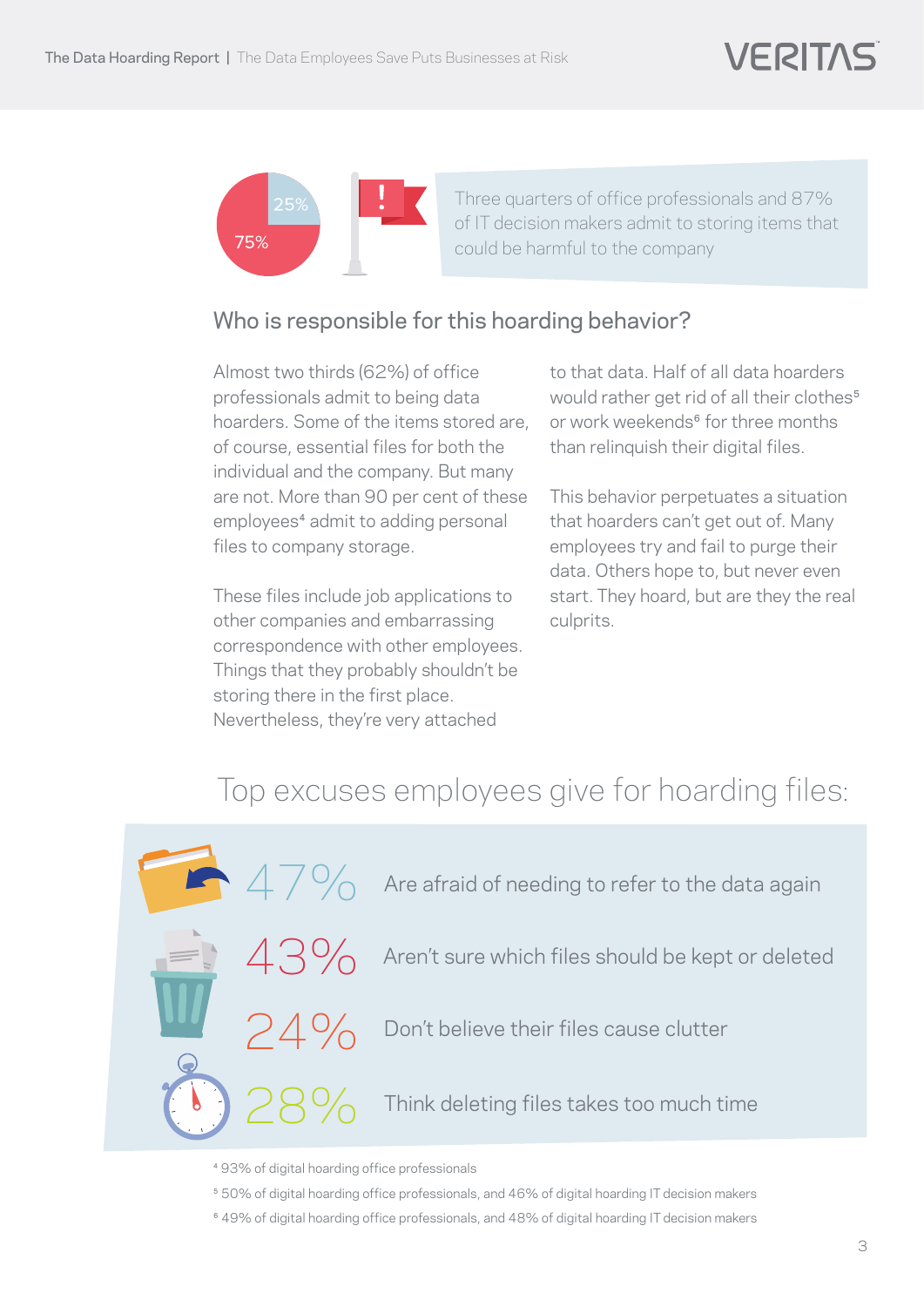#### Culture change

The real problem is that companies lack the correct culture and processes to tackle the problem. IT decision makers too are guilty of hoarding, but it's the lack of clear strategy that makes them the root of the problem.

Data is expanding and companies have often decided to keep it, because it might be valuable. But their approach to allow this has been a hardware-led one. By throwing 'free' storage at the

problem (compounding the myth), they unwittingly encourage their employees to hoard. It is a cultural and behavioral problem, not a technology one.

It doesn't help, of course, that hoarding isn't seen as an issue by 82 per cent of non-IT executives. Without the support of the C-level, most IT decision makers<sup>7</sup> don't have the time and resources to deal with the problem.

Top items hoarded by employees:



#### What's the way forward to solve the hoarding problem?

**Security** not always a simple one. Data hoarding education needs to show employees a **district** the matter The pathway to minimize hoarding is behavior is often enabled by company culture, so there's a social element to the solution. Cultural change and new way.

Data is highly important to businesses – it's their lifeblood in many cases. So there also needs to be a technical element to how they manage it that enables important data to be stored

and used, while peripheral data is iettisoned.

ortant to businesses the east of each ordata that is<br>d in many cases. The adready known to add no value back into Each organisation has an opportunity to transform its IT department and identify new business opportunities by better understanding which data is business critical. They can also start to delete the 31 per cent of data that is the business.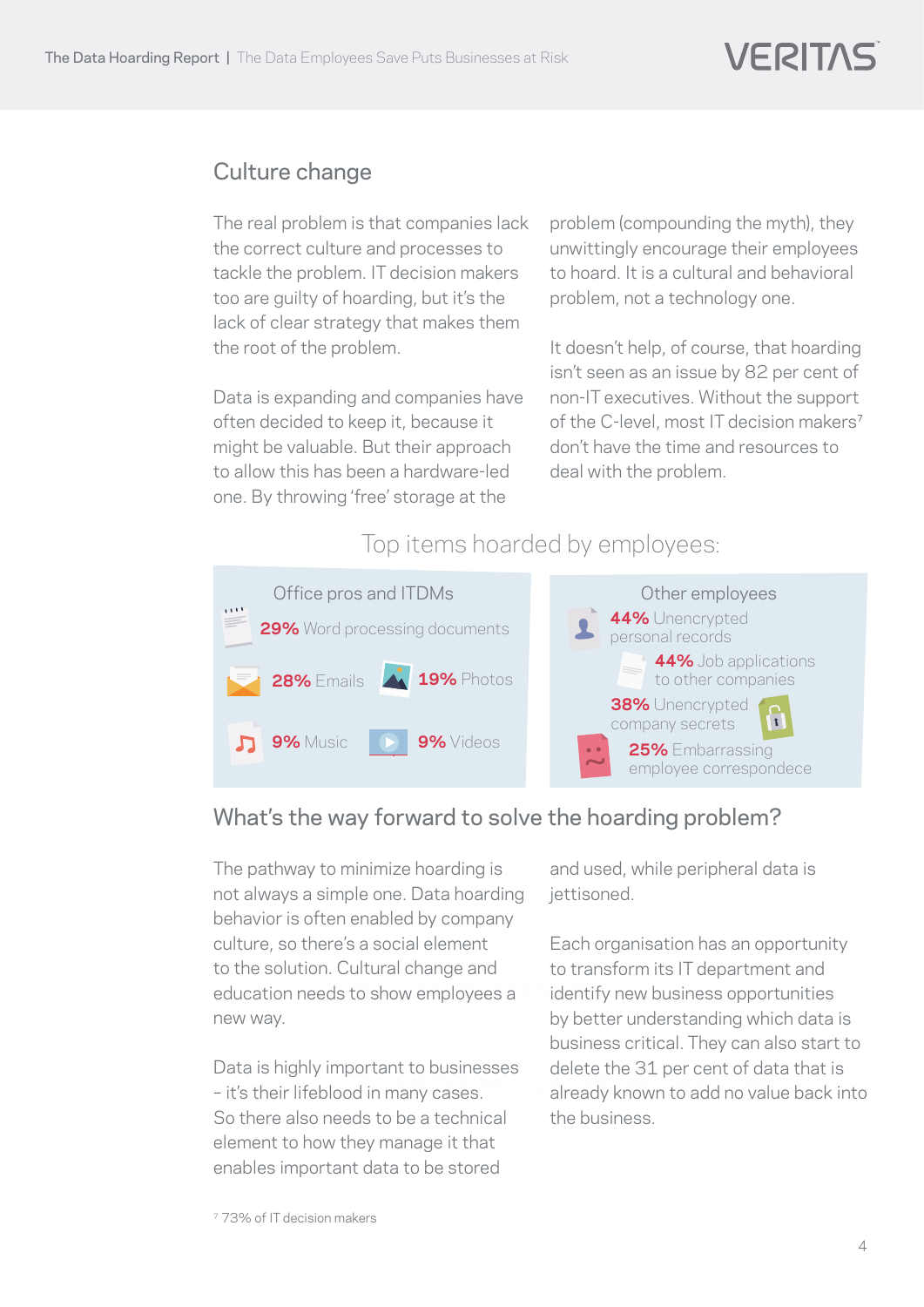#### **Here's how to start:**



**Culture and Behavior Changes:** Constantly educate employees that the company's IT systems are not their property. Inform them about the costs that they create with their risky behavior and explain the impact on the business. This helps employees appreciate the value of information, paving the way for better data management.

**Define Collaboration and Responsibility:** Compliance teams, marketing and IT have a stake in corporate data, as well as different access, archiving and management requirements. Establish a collaborative culture between these departments. A Chief Data Officer or Chief Digital Officer could help translate the business needs into clearly defined data management and analytics processes, and drive the cultural shift.



**Visibility and Classification:** To make decisions around data, you need to understand what is stored. More difficult when the company's infrastructure is fragmented. Turn the lights on. See what is stored, who is accessing it and how often. Then classify data based on a bespoke data retention policy. Only 16% of organizations do all of this today.



**Identify and Remediate Risks:** If you don't know what you're storing, you can't be compliant. Employees hoarding personal files could violate copyrights, not to mention data privacy rights that might be affected after they leave the company. Analysing and classifying dark data enables a workable information governance strategy. Identifying these risks at an early stage allows them to be remediated.



**Start to Delete:** Focus first on data that is obviously redundant, trivial or obsolete. Deletion of these files should be guided by a policy and should happen at least once a quarter. A deletion in September, for instance, could help clear out employees' summer holiday photos and videos.

Companies that build "a value of information" driven culture will excel in an information driven economy. The sharing, ownership and lifecycle management of data needs to suit

evolving business needs. When it does, this agility and transparency will enable businesses to drive major efficiencies and get more value from the information it chooses to keep.